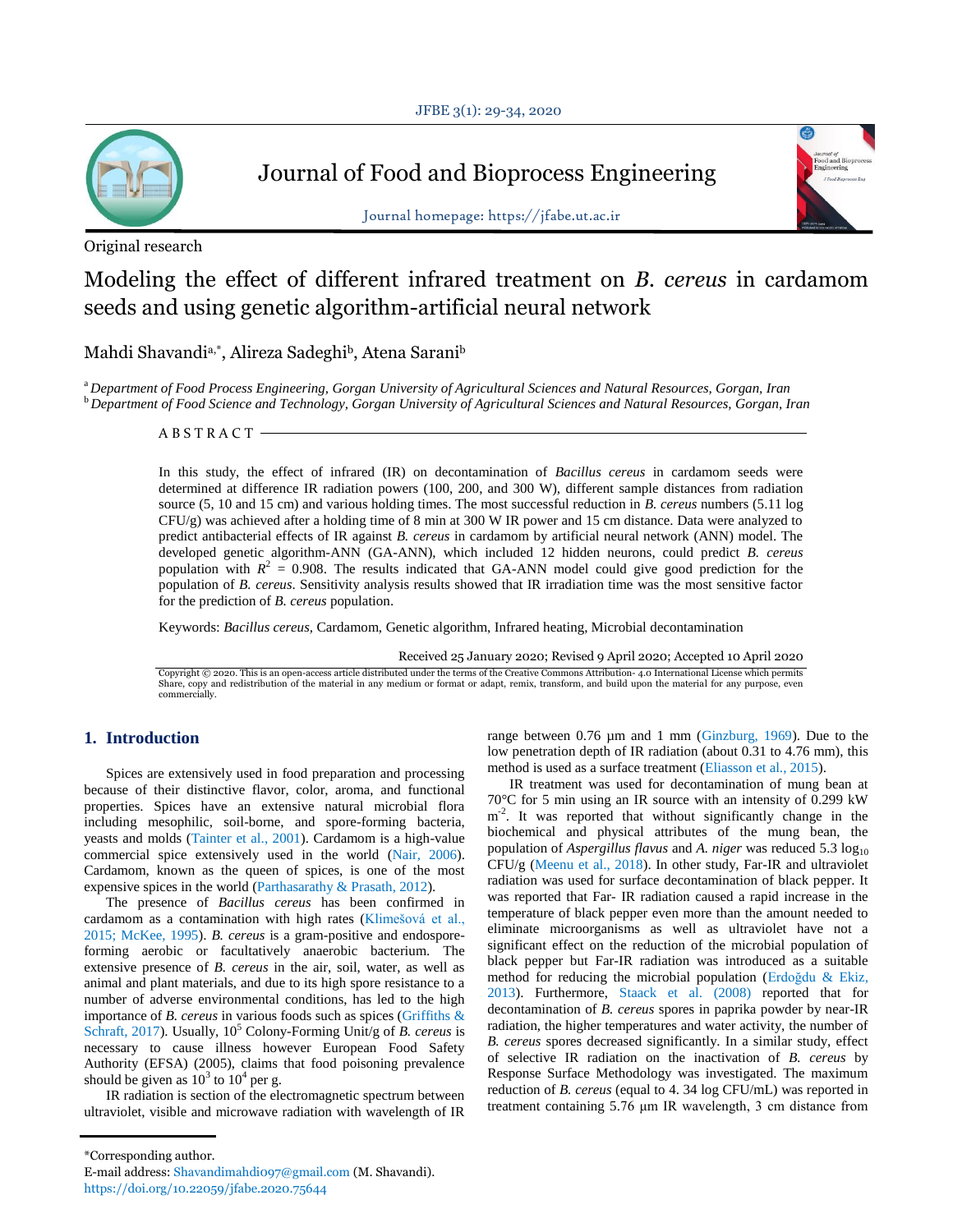radiation source, 30 min radiation time and 2 mm sample thickness (Shavandi et al., 2018).

According to reports, in the last years ANN has offerred more real advantages than the conventional modeling (Funes et al., 2017). ANN in a parallel structure is made of nodes or artificial neuron's. ANN for each independent variable has one input layer containing one node, one or more hidden layers, where the data are processed, and one output layer, including one node for each dependent variable (Gonçalves et al., 2005). Many reports have said the advantages of the application of technical ANN compared to other statistical methods (Atsamnia et al., 2017; Kavuncuoglu et al., 2018; Marzouk & Elkadi, 2016; Soleimanzadeh et al., 2018; Yamamura et al., 2008; Yolmeh et al., 2014). ANNs are helpful tools for food safety and quality analyses, such as predicting microbial growth, spectroscopic data, and predicting physical, chemical, and functional properties of food (Kavuncuoglu et al., 2018).

Cardamom is very important in terms of consumption, the most expensive and having economic and export value. There is no study available in the literature relating to the use of computing technology for prediction of *B. cereus* inactivation in cardamom by IR. Therefore, the goal of this study was to investigate the effect of IR on the inactivation of *B. cereus* in cardamom to study the performance of GA-ANN model to simulate this decontamination of *B. cereus* in cardamom.

# **2. Material and Methods**

## *2.1. Preparation of the raw material*

The purple grade cardamom (*Elettaria cardamomum*) was prepared from emperor akbar natural green cardamoms (India) with a moisture content of 9.86% and water activity of 0.409 and stored at 20°C in plastic zip lock bags. Food borne indicator *B. cereus*  bacterium (PTCC 1015) was purchased as lyophilized from Iran's culture collection and activated by calturing in BHI broth (Merck, Germany) at  $37^{\circ}$ C for 24 h. Bacterial concentration of about  $10^{\circ}$ CFU/mL was determined with spectrophotometer (PG Instruments LTD T80, England) and in comparing with McFarland standards. Bacterial solution was added to cardamom seeds by spotting and mixing (Shavandi et al., 2020b).

## *2.2. IR treatments of the cardamom*

An experimental stainless steel chamber (45×45×40 cm) IR heating system was designed and aluminum waveguide with an IR lamp (1000 w, 350 mm) was used in this study (Shavandi et al., 2020a). The effect of IR radiation power at three levels of 100, 200, and 300 W, different sample distance from radiation source at three levels of 5, 10 and 15 cm and various holding times (depending on treatment conditions from 0 to 15 min) on the microbial inactivation kinetics was investigated.

#### *2.3. Microbiological analysis*

The effect of IR treatments on the population of *B. cereus* in cardamom seeds were determined by spread-plating method. Cardamom seeds were sterilized before analyzing. Following IR treatments cardamom seeds, serial dilutions were spread on BHI agar (Merck, Germany) in triplicate. After incubation at 37°C for 24 h, the colonies that appeared were enumerated. Microbial enumerations were expressed as log of reduction (CFU/g). The survival (N) was also calculated, where N is the number of surviving bacteria after treatment.

#### *2.4. Statistical analysis*

Results were analyzed for the determination of antimicrobial effects of IR against *B. cereus* in cardamom using one-way analysis of variance (ANOVA) by SAS software version 9.3 (SAS Institute Inc.). Significant differences between the means were further analyzed using the Duncan Test at a significance level of 0.05.

### *2.5. GA-ANN model*

ANN is a popular type from artificial intelligence and the multi-layer feed-forward neural network is the most popular, where the neurons are arranged into three layers of input, hidden and output (Yolmeh et al., 2014). A schematic description of the 3 layers network structure used in this study is shown in Fig. 1. The performance of an ANN depends severely on its topology. The number of input neurons and the number of output neurons corresponds to the number of input variables into the neural network and the number of target output variables, respectively. At least one hidden layer that can have any number of neurons, there is between the input and the output layers and depends on the application of the network. Usually by trial and error method, determination of optimum number of hidden layer neurons is done (Bahram Parvar et al., 2013; Salehi et al., 2012).

Genetic algorithm (GA) optimization technique is a method for overcome this inherent limitation of ANN. GA, mimicking the mechanism of biological evolution and is a search technique for optimal value (Morimoto, 2006).

The net input  $(x<sub>i</sub>)$  to node  $\overline{i}$  in the hidden and output layers, is of the form:

$$
X_j = \sum_{i=1}^{n} W_{ij} y_i + b_j
$$
 (1)

where  $y_i$  is the inputs,  $w_{ij}$  is the weights associated with each input/node connection, *n* is the number of nodes and  $b_j$  is the bias associated with node *j* (Soleimanzadeh et al., 2018).

In this study, because of Levenberg–Marquardt technique is more powerful and faster than the conventional gradient descent technique, for ANN training was used (Sagdic et al., 2012). All data were randomly divided into 3 partitions: training (60%), validating (15%), and testing data (25%). For designing the GA-ANN model was used the Neurosolution software (release 6.01, NeuroDimension, Inc., USA).

# **3. Results and Discussion**

#### *3.1. Microbial decontamination*

The differences between inhibitory effects of various IR powers at constant distances of the IR lamp during the time, as well as different distance from IR lamp at fixed IR power during the time are shown in Fig. 2. A, and B, respectively.

The final bacterial concentration in the cardamom after contamination was  $6.32 \log_{10}$  CFU/g. In the present study, the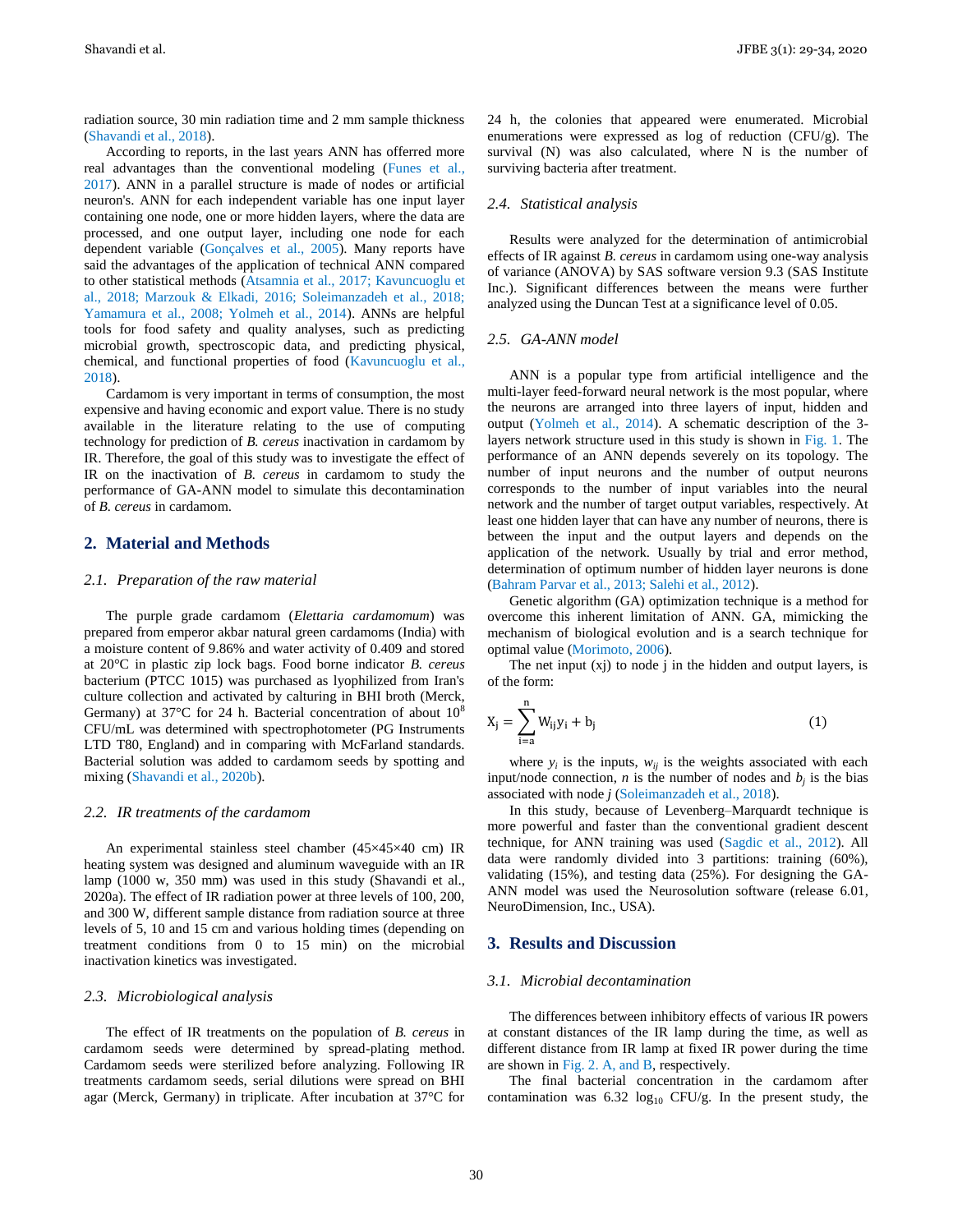treatments were continued until the apparent stability of the samples against the produced heat. According to the results, the highest rate decontamination of cardamom was at 300 watts IR power, 15 cm distance and 8 min time with -5.11 log CFU/g and the minimum decontamination of cardamom was obtained at 100 watts IR power, 15 cm distance and 10 min time with -2.035 log CFU/g. It was found that with increasing of the lamp power, the amount of decontamination in cardamom seeds was significantly increased ( $p < 0.05$ ). According to the findings of the present study, the removal rate of *B. cereus* in the cardamom seeds was significantly increased ( $p < 0.05$ ) by decreasing the sample distance from the IR lamp.



Fig. 1. ANN architecture with one hidden layer for prediction the reduction of the *B. cereus* population.



Fig. 2. The effect of different IR power- 100 W (○), 200 W (□) and 300 W (∆)- at constant distance from IR lamp (A) and the effect of different distances from IR lamp- 5 cm (○), 10 cm (□) and 15 cm (∆)- at constant IR power (B) on Log N of *B. cereus* in cardamom seeds.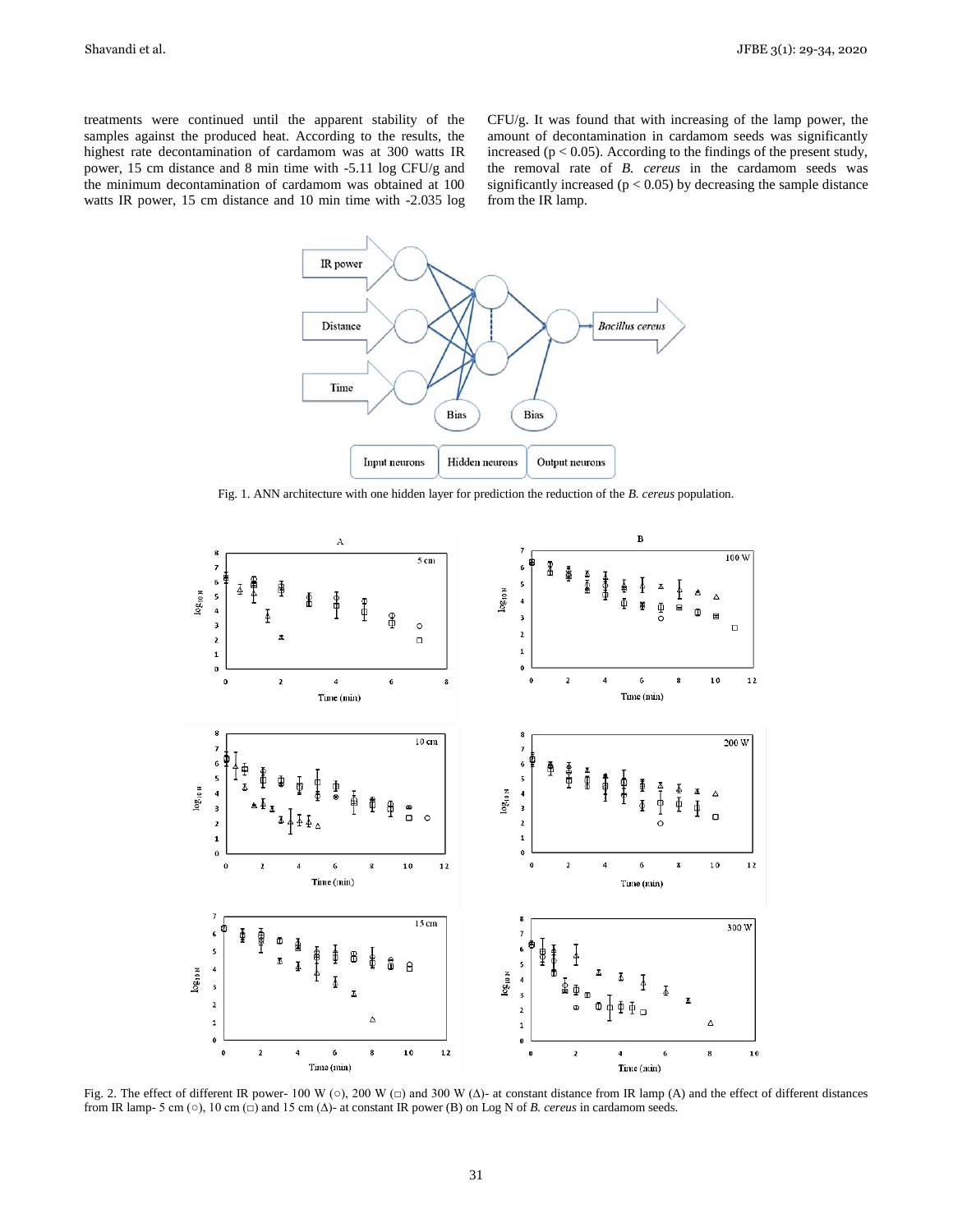

Fig. 3. Experimental versus predicted values of log  $N/N_0$  of *B. cereus* using GA-ANN model for the test data set ( $r = 0.935$ ).



Fig. 4. Sensitivity analysis of optimized GA-ANN (3/12/1) for prediction of *B. cereus* population.

| Hidden neurons | <b>Bias</b> | Input neurons |          |          | Output neurons                  |
|----------------|-------------|---------------|----------|----------|---------------------------------|
|                |             | Time          | Power    | Distance | Log $N/N_0$ of <i>B. cereus</i> |
|                | $-3.443$    | $-2.868$      | 0.238    | $-0.417$ | 1.527                           |
| 2              | 0.505       | $-0.344$      | 0.446    | 0.353    | $-0.035$                        |
| 3              | $-0.181$    | 0.334         | 0.185    | 0.386    | 0.355                           |
| 4              | $-0.089$    | 0.469         | $-0.324$ | 0.301    | $-0.273$                        |
| 5              | 0.140       | $-0.164$      | $-0.221$ | $-0.293$ | $-0.199$                        |
| 6              | $-0.016$    | $-1.049$      | $-0.088$ | 0.805    | $-1.316$                        |
| 7              | $-1.292$    | 0.607         | 1.215    | $-0.362$ | $-1.509$                        |
| 8              | $-0.575$    | $-0.016$      | $-1.026$ | $-0.652$ | $-0.355$                        |
| 9              | $-0.742$    | 1.244         | 0.272    | 0.146    | $-0.903$                        |
| 10             | 0.517       | 0.249         | 0.878    | 0.387    | 0.302                           |
| 11             | $-0.502$    | 0.169         | 0.085    | 0.648    | 0.505                           |
| 12             | $-0.565$    | 1.488         | 0.498    | 0.659    | 0.996                           |
| <b>Bias</b>    |             |               |          |          | 0.19                            |
|                |             |               |          |          |                                 |

Table 1. The weights and bias values of optimized GA-ANN model.

Gain in the power of IR heating source generates more energy and energy absorbed by microorganisms increases that leading to microbial inactivation (Krishnamurthy et al., 2008).

The results of this study were in accordance with other studies, for example IR used for decontamination of *A. flavus* and *A. niger* in mung been. It was reported that increse of IR temperature, decontamination rates of mung been was increased. Furthermore, scanning electron microscopy showed that surface disorders and physical disruption of spores coat are the main causes behind the inactivation of IR treated fungal spores (Meenu et al., 2018). In other study, IR used for sterilization of wheat surface and reported that surface temperature increased with gain IR power as well as decontamination of wheat increased. IR radiation may be has a mechanism similar to ultraviolet radiation, with effect on nucleic acids or similar to microwave waves, by induction heat generation leading to inactivation microorganism (Hamanaka et al., 2000). In a study, IR was used in order to reduction of *Cladosporium sp*. and *Penicillium sp*. isolated from peaches, in culture media at different distance of the sample (90, 110, 130, 150 and 170 mm). It was reported that decreasing of sample distance from the IR lamp due to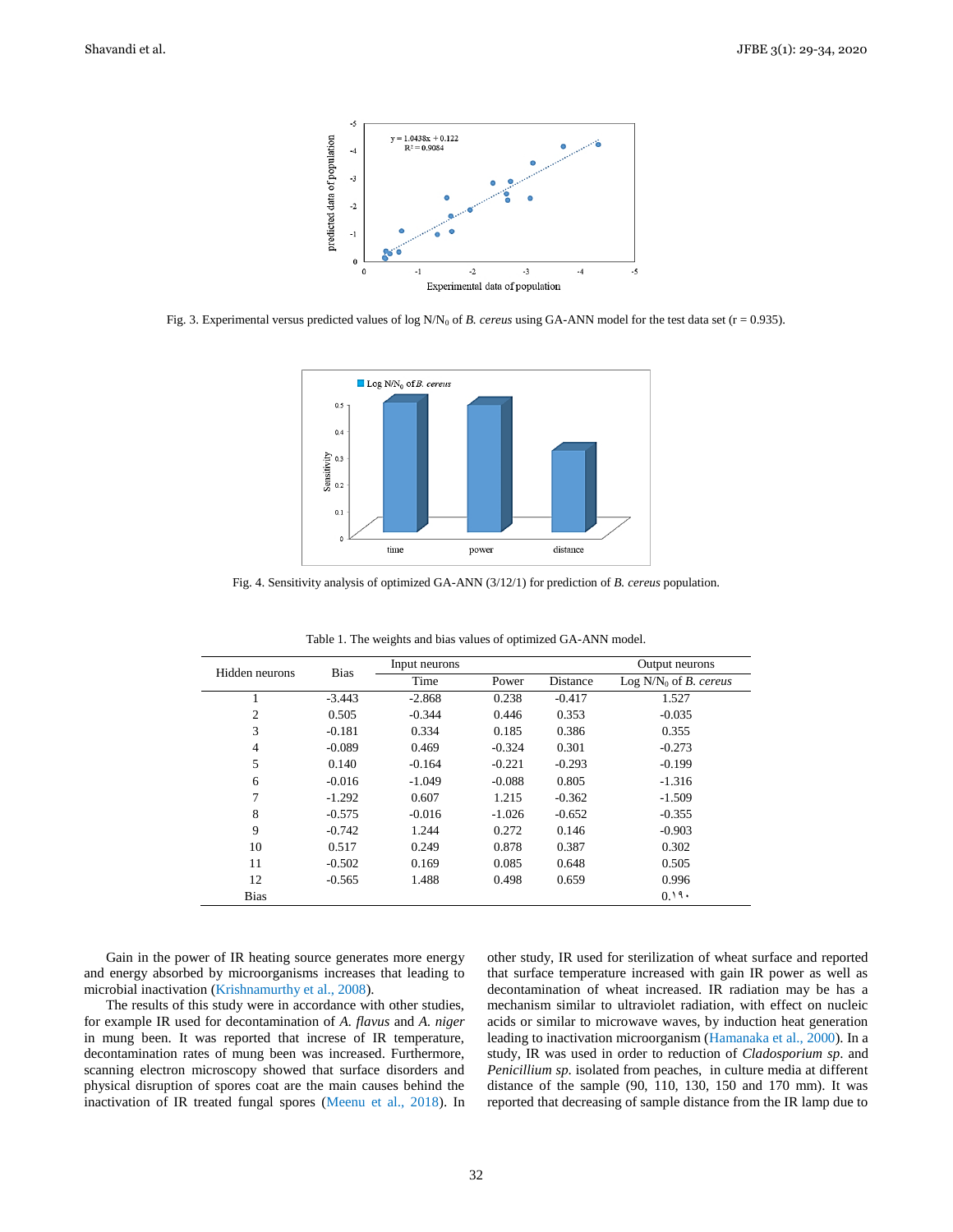rapid heating sample, the amount of fungal spores removal increased (Trivittayasil et al., 2013). Furthermore, ultraviolet radiation and IR were used for decontamination of *S. aureus* and *B. subtilis* in milk and water. It was reported that with reduction the distance of IR lamp from sample, decontamination of samples was increased (Krishnamurthy, 2006).

#### *3.2. GA-ANN*

In this study, GA-ANN model was developed for prediction of *B. cereus* population in cardamom and ANN with 2-25 neurons was trained using GA to find out the optimal network configuration. It was found that GA-ANN with 12 neurons in one hidden layer could predict *B. cereus* population with high correlation coefficient  $(R^2 = 0.935)$ . The prediction efficiency of the GA-ANN model for experimental and predicted value the reduction of *B. cereus* population is presented in Fig. 3. The weights and bias values of the optimized network showed in Table 1 that could be applied in a computer program for estimation of *B. cereus* population in cardamom. Based on the results, GA-ANN model had a good performance in prediction of the inactivation of *B. cereus* in the cardamom by IR.

Fig. 4 illustrates the sensitivity analysis of neural network models than different inputs. Among the input variables, IR irradiation time was the most sensitive factor, followed by IR power and finally sample distance from IR lamp for prediction the reduction of *B. cereus* population by the selected GA-ANN.

### **4. Conclusion**

In this study, the decontamination of *B. cereus* in cardamom by IR treatment were modeled by GA-ANN as a function of IR power and sample distance from IR lamp was investigated. The IR treatments decreaced the *B. cereus* count in cardamom seeds to the acceptable levels. Moreover, the study results indicated that the GA-ANN with 1 hidden layer comprising 12 neurons with an acceptable correlation coefficient (0.935) could successfully be used for the prediction of the bacteria counts in cardamom.

# **Acknowledgment**

The authors would like to thank Gorgan University of Agricultural Sciences and Natural Resources for providing the equipment used in the study.

# **Conflict of interest**

The authors declare that there is no conflict of interest.

# **References**

- Atsamnia, D., Hamadache, M., Hanini, S., Benkortbi, O., & Oukrif, D. (2017). Prediction of the antibacterial activity of garlic extract on *E. coli*, *S. aureus* and *B. subtilis* by determining the diameter of the inhibition zones using artificial neural networks. *LWT-Food Science and Technology,* 82, 287-295.
- Bahram Parvar, M., Salehi, F., Razavi, S. M. A. (2013). Predicting total acceptance of ice cream using artificial neural network. *Journal of Food Processing and Preservation*, 1-9.
- Eliasson, L., Isaksson, S., Lövenklev, M., & Ahrné, L. (2015). A comparative study of infrared and microwave heating for microbial decontamination of paprika powder. *Frontiers in Microbiology*, 6, 1071.
- Erdoğdu, S. B., & Ekiz, H. İ. (2013). Far infrared and ultraviolet radiation as a combined method for surface pasteurization of black pepper seeds. *Journal of Food Engineering*, 116(2), 310-314.
- European Food Safety Authority, (2005). Opinion of the scientific panel on biological hazards on *Bacillus cereus* and other *Bacillus spp* in foodstuffs. *EFSA Journal* 175, 1–48.
- Funes, E., Allouche, Y., Beltrán, G., Aguliera, M. P., & Jiménez, A. (2017). A predictive artificial neural network model as a simulator of the extra virgin olive oil elaboration process. *Journal of Near Infrared Spectroscopy*, 25(4), 278-285.
- Ginzburg, A. S. (1969). Theoretical principles of heating and drying using infra-red radiation. In A. S. Ginsberg (Ed.), Application of infra-red radiation in food processing. London: Leonhard Hill Books, pp. 1−71.
- Gonçalves, E. C., Minim, L. A., Coimbra, J. S. R., & Minim, V. P. R. (2005). Modeling sterilization process of canned foods using artificial neural networks. *Chemical Engineering and Processing: Process Intensification*, 44(12), 1269-1276.
- Griffiths, M. W., & Schraft, H. (2017). *Bacillus cereus* food poisoning. *In Foodborne Diseases* (Third Edition) (pp. 395-405).
- Hamanaka, D., Dokan, S., Yasunaga, E., Kuroki, S., Uchino, T., & Akimoto, K. (2000). The sterilization effects of infrared ray on the agricultural products spoilage microorganisms. St Joseph, 1-9.
- Kavuncuoglu, H., Kavuncuoglu, E., Karatas, S. M., Benli, B., Sagdic, O., & Yalcin, H. (2018). Prediction of the antimicrobial activity of walnut (*Juglans regia* L.) kernel aqueous extracts using artificial neural network and multiple linear regression. *Journal of microbiological methods*, 148, 78-86.
- Klimešová, M., Horáček, J., Ondřej, M., Manga, I., Koláčková, I., Nejeschlebová, L., & Ponížil, A. (2015). Microbial contamination of spices used in production of meat products. *Potravinarstvo Slovak Journal of Food Sciences*, 9(1), 154-159.
- Krishnamurthy K. (2006). Decontamination of milk and water by pulsed UV light and infrared heating [PhD dissertation]. Pa.: Dept. of Agricultural and Biological Engineering, The Pennsylvania State Univ.
- Krishnamurthy, K., Khurana, H. K., Soojin, J., Irudayaraj, J., & Demirci, A. (2008). Infrared heating in food processing: An Overview. *Comprehensive Reviews in Food Science and Food Safety*, 7(1), 2- 13.
- Marzouk, M., & Elkadi, M. (2016). Estimating water treatment plants costs using factor analysis and artificial neural networks. *Journal of Cleaner Production*, 112, 4540-4549.
- McKee, L. H. (1995). Microbial contamination of spices and herbs: A review. *LWT*-*Food Science and Technology*, 28(1), 1-11.
- Meenu, M., Guha, P., & Mishra, S. (2018). Impact of infrared treatment on quality and fungal decontamination of mung bean (*Vigna radiata* L.) inoculated with *Aspergillus spp*. *Journal of the Science of Food and Agriculture*, 98(7), 2770-2776.
- Morimoto, T. (2006). Genetic algorithm. In handbook of food and bioprocess modeling techniques, (S.S. Sablani, M.S. Rahman, A.K. Datta, and A.S. Mujumdar, eds.) pp. 405-434, CRC Press, New York.
- Nair, K. P. (2006). The agronomy and economy of Cardamom (*Elettaria cardamomum* M.): the "queen of spices". *Advances in agronomy*, 91, 179-471.
- Parthasarathy, V. A., & Prasath, D. (2012). Cardamom. In Handbook of Herbs and Spices (Second Edition), Volume 1 (pp. 131-170).
- Sagdic, O., Ozturk, I., & Kisi, O. (2012). Modeling antimicrobial effect of different grape pomace and extracts on *S. aureus* and *E. coli* in vegetable soup using artificial neural network and fuzzy logic system. *Expert Systems with Applications*, *39*(8), 6792-6798.
- Salehi, F., Razavi, S. M. A. (2012). Dynamic modeling of flux and total hydraulic resistance in nanofiltration treatment of regeneration waste brine using artificial neural network. *Desalination and Water Treatment*, 41, 95-104.